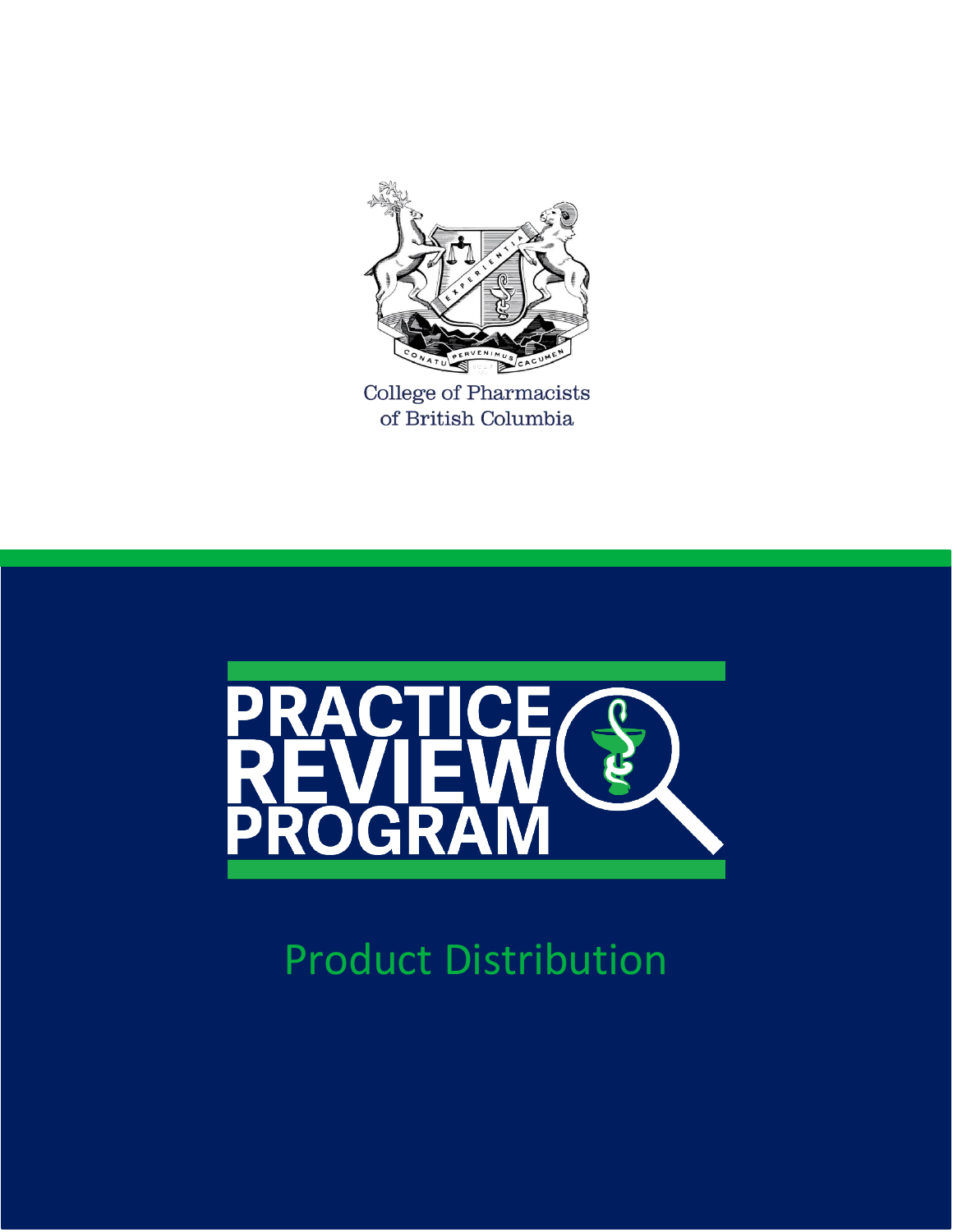

# Product Distribution

The *Health Professions Act* (HPA) bylaws require specific steps to be taken when a prescription is prepared and checked.

As a pharmacy technician, it is your duty and responsibility to make sure prescriptions are prepared with the *right product* and with the *right prescription information.*

The *very first step* in product distribution is product preparation—be sure you have the *right product*. Preparing the prescription product correctly is the critical step in ensuring product distribution and patient safety is maintained.

### Product Preparation

When preparing a prescription product, you must first ensure you choose the correct drug product. This includes making sure the prescription product label *matches* the manufacturer's label on the stock bottle with regards to the following information:

- Drug
- Dosage Form
- Strength
- Quantity
- Drug Identification Number (DIN) *(Community Pharmacy)*

In addition, the product's *expiry date* must be checked to ensure that it is not expired and will not expire within the duration of use specified on the prescription.

Once the correct product has been selected and confirmed, the next step is to ensure the product *matches* the prescription product label. In community pharmacy practice, registrants must also ensure the prescription product label matches the information on the prescription and the prescription meets all legal requirements (*HPA Bylaws Schedule F Part 1 – Section 6(2)(a) to (g)*).

Note that hospital pharmacies which dispense drugs to staff, outpatients or the general public must meet the requirements set out in the *Community Pharmacy Standards of Practice* (*HPA Bylaws Schedule F Part 1)*.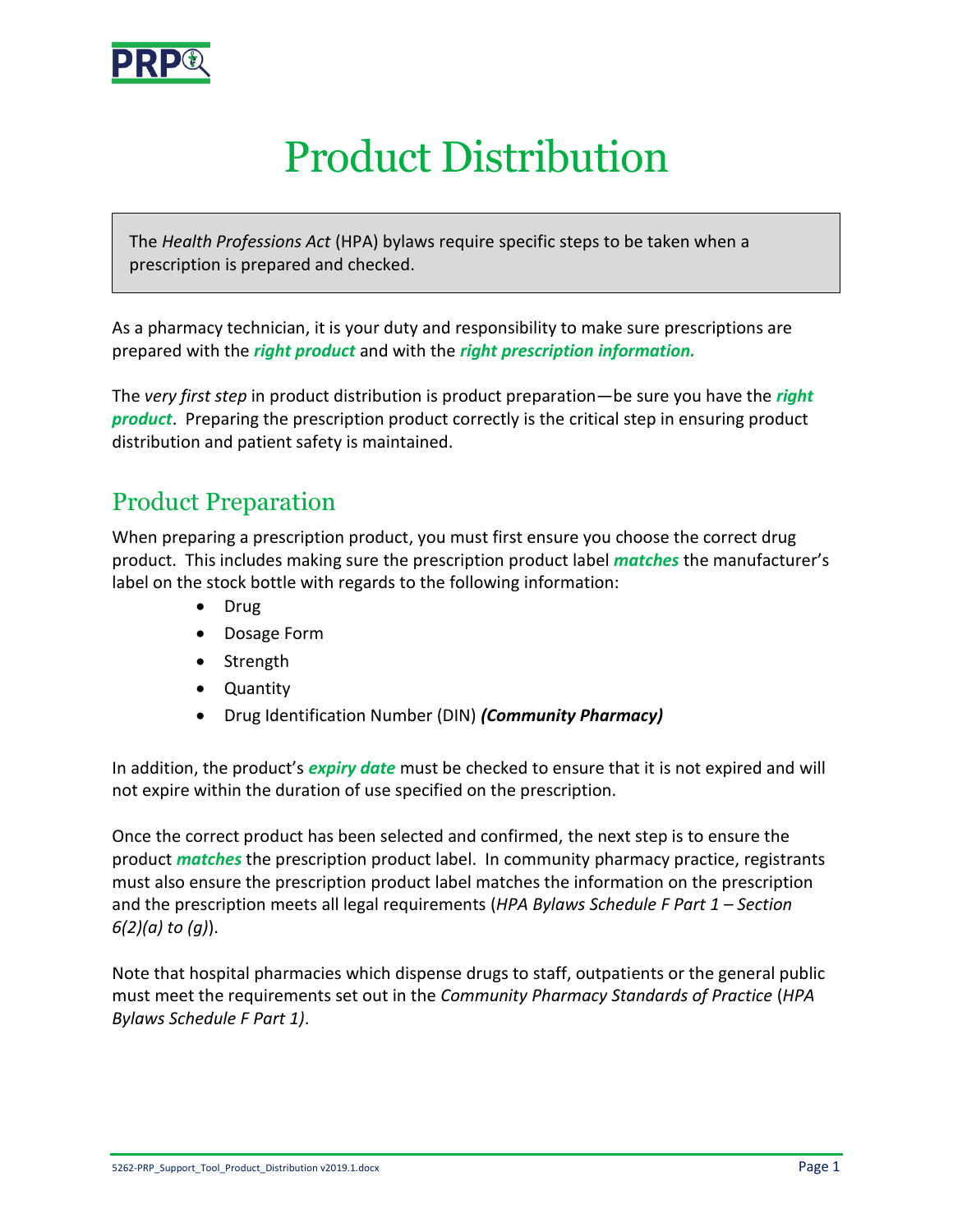

*HPA Bylaws Schedule F Part 1 - Section 6(2)(a) to (g) states:*

6(2) Upon receipt from the practitioner, a prescription must include the following information:

(a) the **date** the prescription was written;

(b) the name of the **patient**;

(c) the name of the **drug** or ingredients and **strength** if applicable;

(d) the **quantity** of the drug;

(e) the **dosage instructions** including the frequency, interval or maximum daily dose;

(f) **refill authorization** if applicable, including number of refills and interval between refills;

(g) the **name and signature of the practitioner** for written prescriptions;

## Final Check

Once a product has been prepared, a registrant must then perform a final check and record his or her identity in writing.

The final check of a prescription includes ensuring:

- 1) The prescription product label *matches the manufacturer's label* on the stock bottle (as outlined above).
- 2) The prescription product label *matches the information on the prescription* (as outlined above).
- 3) A *pharmacist* has completed a *clinical assessment* of the prescription after reviewing the patient profile.

#### Who can complete this activity?

|                                                        | <b>Pharmacist</b> | <b>Pharmacy Technician</b> |
|--------------------------------------------------------|-------------------|----------------------------|
| <b>Product Preparation</b>                             |                   |                            |
| <b>Final Check</b>                                     |                   |                            |
| <b>Clinical Assessment (as</b><br>part of Final Check) |                   |                            |

If a registrant prepares a product they must include written confirmation of their identity. In addition, the registrant that performs the final check must also include written confirmation of their identity at the time of dispensing. This documentation must be in writing, readily available, and retained for at least three years after the date on which the prescription product was last dispensed.

For more information, please refer to: HPA Bylaws Schedule F Part 1 Section 4, 6, 9.1, and 10, as well as HPA Bylaws Schedule F Part 2 Section 3.1, 4, and 17.